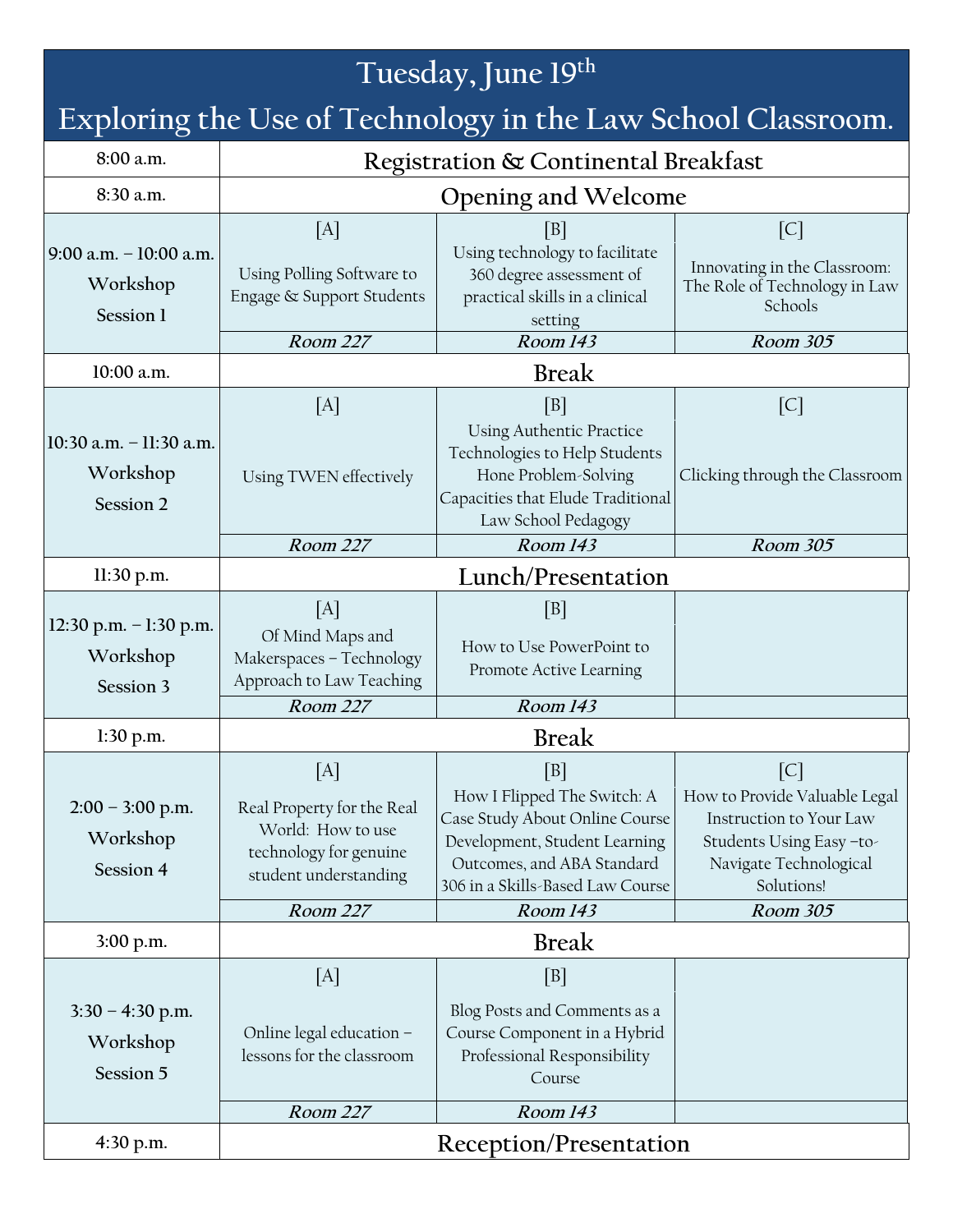# **Wednesday, June 20th**

# **Exploring the Use of Technology in the Law School Classroom.**

| 8:30 a.m.                                     | <b>Continental Breakfast</b>                                                                |                                                                                                              |                                                                                                                                 |
|-----------------------------------------------|---------------------------------------------------------------------------------------------|--------------------------------------------------------------------------------------------------------------|---------------------------------------------------------------------------------------------------------------------------------|
| $9:30 - 10:30$ a.m.<br>Workshop<br>Session 6  | [A]<br>Webby Book Workshop:<br>Interactive Content Within a<br>Universal Design<br>Room 227 | B <br>Just for the Record: Learning<br>Lawyers'<br>Negotiation Skills Through<br>Video Recording<br>Room 143 | $\lceil C \rceil$<br>Maximum Engagement -<br>Utilizing Technology To Engage<br>Law Students in Doctrinal<br>Courses<br>Room 305 |
| 10:30 a.m.                                    | <b>Break</b>                                                                                |                                                                                                              |                                                                                                                                 |
|                                               |                                                                                             |                                                                                                              |                                                                                                                                 |
| $11:00 - 12:00$ p.m.<br>Workshop<br>Session 7 | [A]<br>A Pencil and a Pad                                                                   | [B]<br>Metadata: What Is It and How<br>Might It Effect Law Schools                                           | $\lceil C \rceil$<br>Using VoiceThread to<br>Creatively Connect and<br>Collaborate                                              |
|                                               | Room 227                                                                                    | Room 143                                                                                                     | Room 305                                                                                                                        |
| 12:00 p.m.                                    | Lunch/Presentation                                                                          |                                                                                                              |                                                                                                                                 |
| $1:00 - 2:00$ p.m.<br>Workshop<br>Session 8   | [A]<br>Peer Review Made Easy with<br>Google Docs<br>Room $305*$                             | [B]<br>So You Want to Teach an Online<br>Legal Skills Class<br>Room 143                                      |                                                                                                                                 |
| $2:00$ p.m.                                   | <b>Closing Plenary</b>                                                                      |                                                                                                              |                                                                                                                                 |
|                                               |                                                                                             |                                                                                                              |                                                                                                                                 |
| $2:30$ p.m.                                   | Adjourn                                                                                     |                                                                                                              |                                                                                                                                 |

Please note this presentation rooms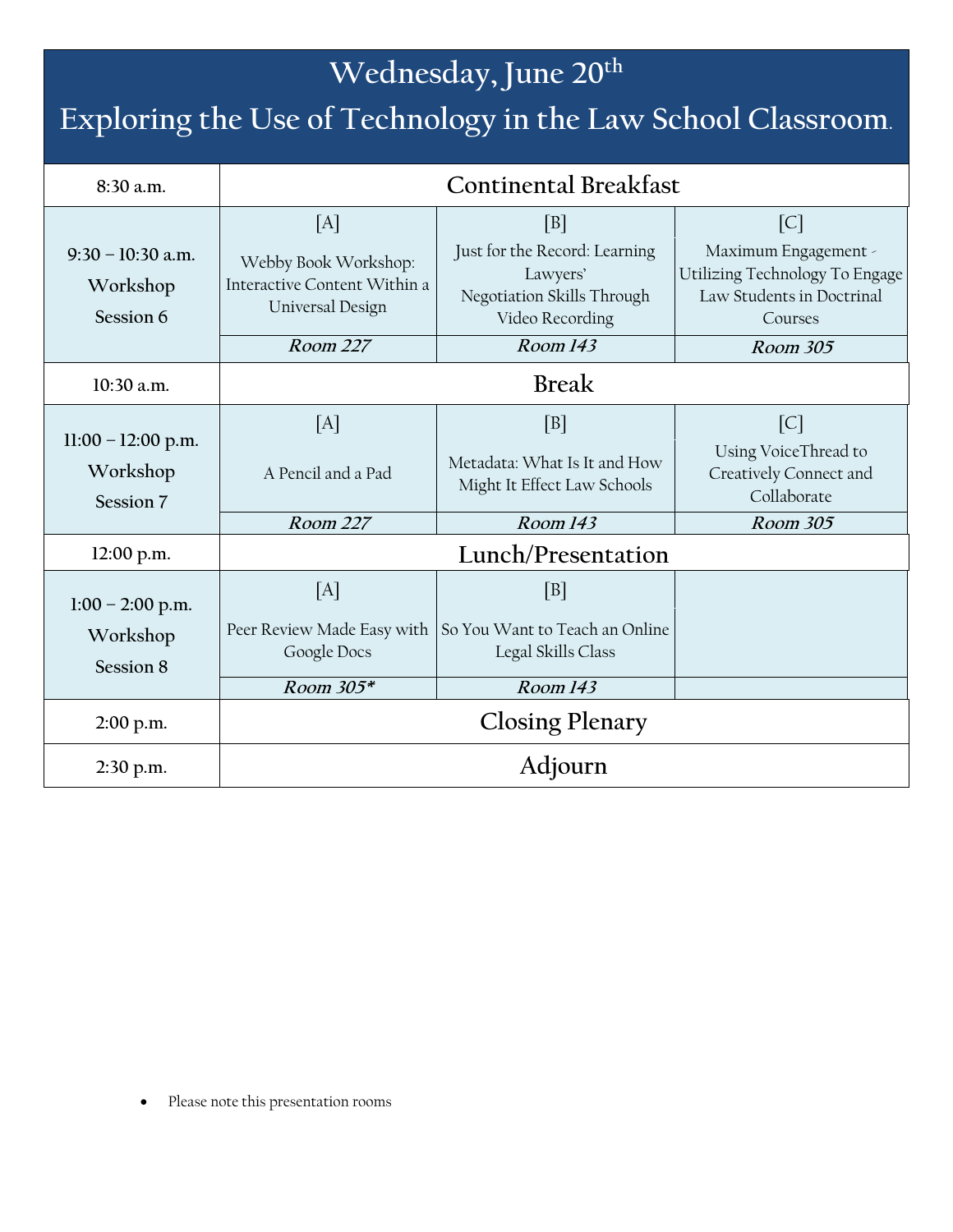





# **EXPLORING THE USE OF TECHNOLOGY IN THE LAW SCHOOL CLASSROOM.**

# **INSTITUTE FOR LAW TEACHING & LEARNING SUMMER CONFERENCE: JUNE 18-20, 2018**

**GONZAGA UNIVERSITY SCHOOL OF LAW, SPOKANE, WASHINGTON**

#### **Structure of the Conference**

The conference will include an opening plenary session and a closing session plus eight workshop sessions. During each session, two to three workshops will run simultaneously. Participants will be able to tailor the conference to fit their individual interests by choosing which workshop to attend during each session. The workshops will utilize innovative materials, alternative teaching methods, new technology, and unique ways of incorporating technology in all types of courses. Each workshop will include materials that participants can use during the workshop and when they return to their campuses. The workshops will model effective teaching methods by actively engaging the participants.

#### **Benefits to Participants**

During the two-day conference, participants can expect to encounter many new ideas about teaching, learning, and the use of technology in the classroom to better engage students. In addition, the conference, which includes long, scheduled breaks, is intended to facilitate informal interaction among creative teachers who love their work with students. Participants should leave the conference inspired and informed about using different technology in their classes.

Summer is a wonderful time of year in the Inland Northwest, and we encourage you to combine some vacationing with your work at the conference. This local and thorough website can help you with your plans: [www.experiencespokane.com.](http://www.experiencespokane.com/) Spokane offers shopping, fine dining, art and sporting events, public golf courses, and nearby rivers, lakes, and national parks.

# **Technology**

If possible, participants should bring a laptop or tablet to use at the conference. Several sessions are designed to be interactive and provide hands on experience. If you need to borrow a laptop, there will be a limited amount for participants to check out at the Gonzaga law library circulation desk. Guest Wi-Fi will be available.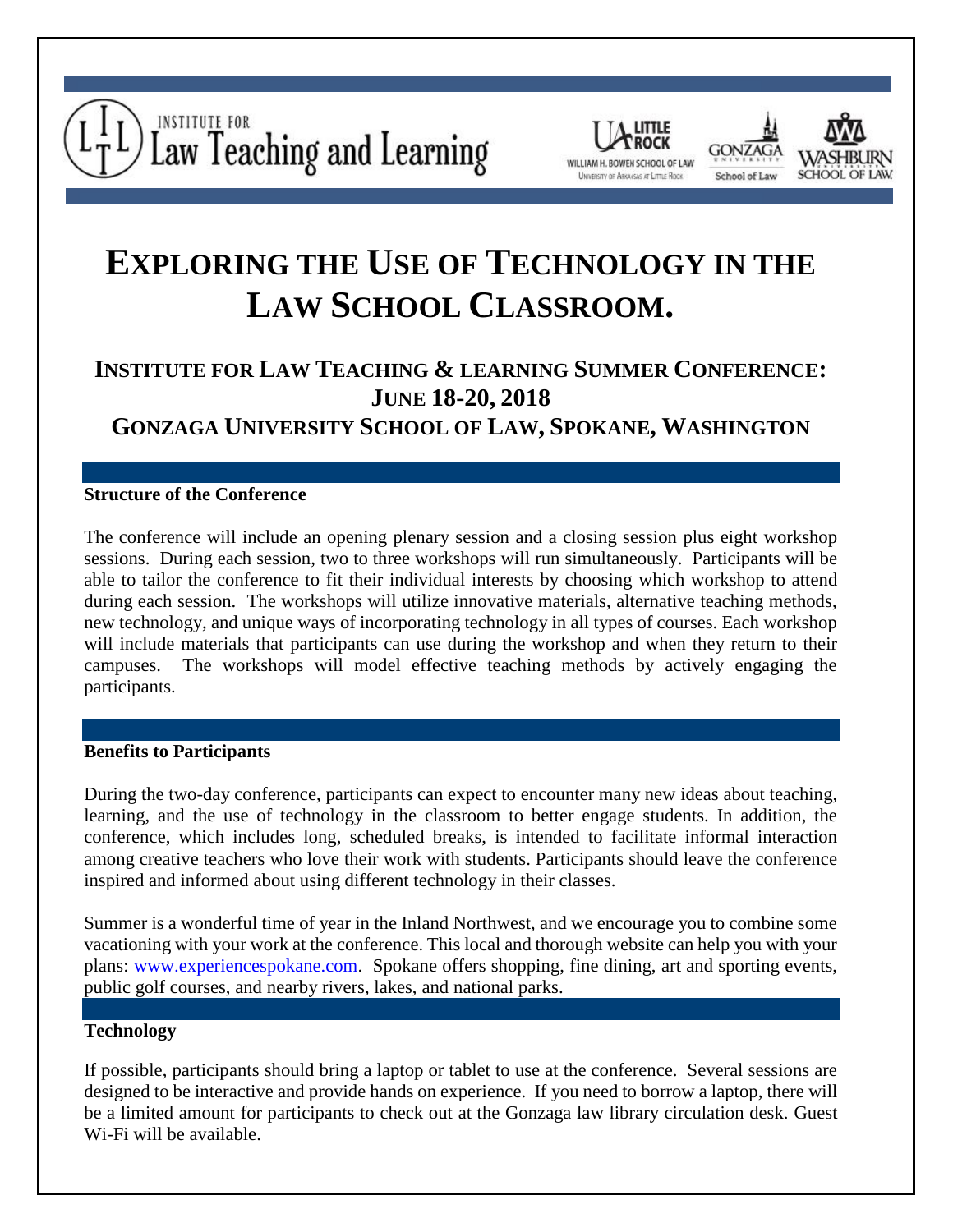# **Opening and Welcome (8:30-9:00 a.m.) Tuesday, June 19**

#### **Exploring the Use of Technology in the Law School Classroom:**

*Dean Jacob Rooksby, Gonzaga University School of Law Sandra Simpson, Gonzaga University, School of Law Emily Grant, Washburn University, School of Law Kelly Terry, University of Arkansas at Little Rock Bowen School of Law*

# **Workshop Session 1 (9:00 a.m.-10:00 a.m.) Tuesday, June 19**

# **[A] Using Polling Software to Engage & Support Students**

*Mai Linh Spencer, UC Hastings College of the Law*

This workshop aims to inspire attendees to incorporate polling in their classrooms. Students overwhelmingly report that polling helps them learn, self-assess, and engage with both the material and the classroom community. An enthusiastic (though relatively unsophisticated) user, Prof. Spencer has found in-class polls to be invaluable when teaching a large doctrinal course. She will demonstrate a range of possible uses, from comprehension checks to Bar exam preparation to classroom community-building. The workshop itself will be conducted in part through polls, using PollEverywhere software. Attendees will need a laptop or cell phone to participate.

# **[B] Using technology to facilitate 360 degree assessment of practical skills in a clinical setting**

#### *Sandra Prinsloo and Frederik Grobler University of Pretoria Law Clinic*

### This presentation will attempt to demonstrate how the use of technology can facilitate 360 degree assessment of the law clinic student's practical skills. This is done by placing the "student" in a scenario where the use of technology allows the student to be assessed by him/herself; the client; peers and the lecturer/supervising lawyer. The presentation will also explore how this method can be utilized

in a different setting.

# **[C] Innovating in the Classroom: The Role of Technology in Law Schools**

#### *Monica Llorente,*

#### *Northwestern Pritzker School of Law*

How do we incorporate technology into our classrooms and develop tech initiatives for our law schools? Come learn more about Northwestern's approach. As part of the session, participants will be asked to examine their school's approach to technology. Together, we will brainstorm and outline future strategies by exploring the key elements needed for successful and ongoing initiatives, from involving key stakeholders to cultivating peer involvement. Interactive - no prior knowledge needed – all welcome!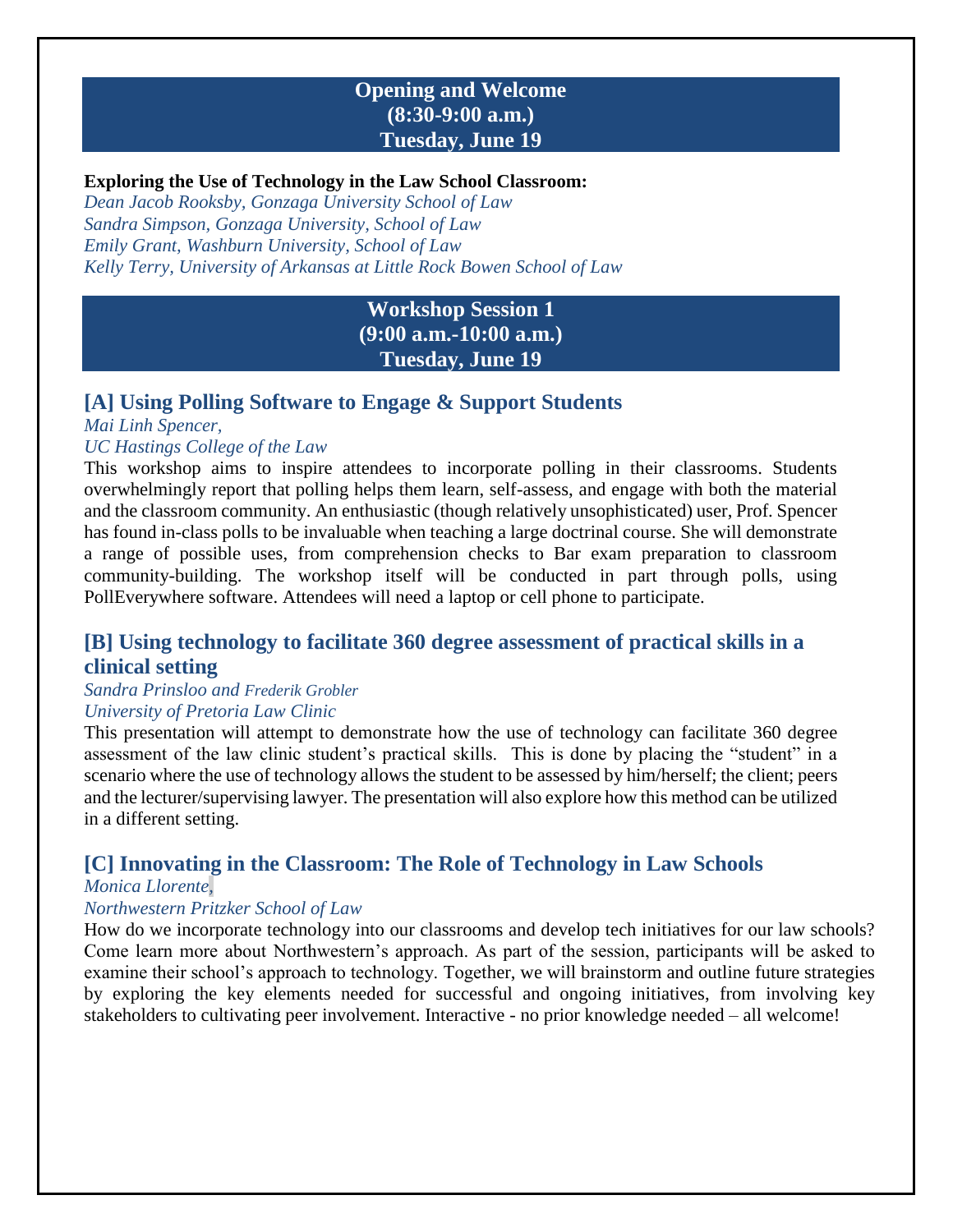# **Workshop Session 2 (10:30 a.m.-11:30 a.m.) Tuesday, June 19**

# **[A] Using TWEN effectively**

*Julia Belian,*

#### *University of Detroit Mercy School of Law*

Learn the basics of TWEN usage and some advanced tips on how to squeeze as much as possible out of West's course management system. Topics include:

- Organizing materials on TWEN to maximize student usage
- Creating TWEN quizzes and assignments and working with the provided gradebook function
- Using the calendar and e-mail features to get important notices out
- Integrating CALI lessons
- Using TWEN as a launchpad in the classroom
- Leveraging forums to encourage discussion and streamline pre-exam review
- Monitoring course usage to evaluate your TWEN page's effectiveness
- Preserving your best ideas to carry forward into next term

# **[B] THE MEDIUM IS THE MESSAGE: Using Authentic Practice Technologies to Help Students Hone Problem-Solving Capacities that Elude Traditional Law School Pedagogy**

*Jennifer Spreng,*

#### *St. Mary's University School of Law*

Teaching students to solve typical client problems is an ideal of modern legal education, but without lawyers' practice technology tools, students often cannot do so efficiently enough for classroom activities. Instead, law school courses downgrade the most authentic practice issues, leaving students artificially less practice prepared. This workshop will explore ways to integrate practice technologies as teaching tools in doctrinal courses: low-tech tools such as claim charts and high-tech tools such as bankruptcy software. Participants will experience how practice technologies transform a caseanalysis-driven course into an authentic, higher-order problem-solving or simulation-anchored course that is more intellectually challenging and practice relevant.

# **[C] Clicking through the Classroom**

#### *Peter Sankoff,*

#### *University of Alberta, Canada*

Online clicker platforms provide a great way to engage with large groups of students. This technology offers a wide range of possibilities for the adventurous professor, as it can be used to review key concepts, ask for student opinion or operate as a platform for problem solving. But using clicker technology is not always an intuitive process for the Professor. Careful thought needs to go into how clickers will be deployed in the classroom to ensure maximum effectiveness. In this workshop, I hope to use clickers with the audience to show first-hand some of the most - and least - effective ways to put this technology into practice.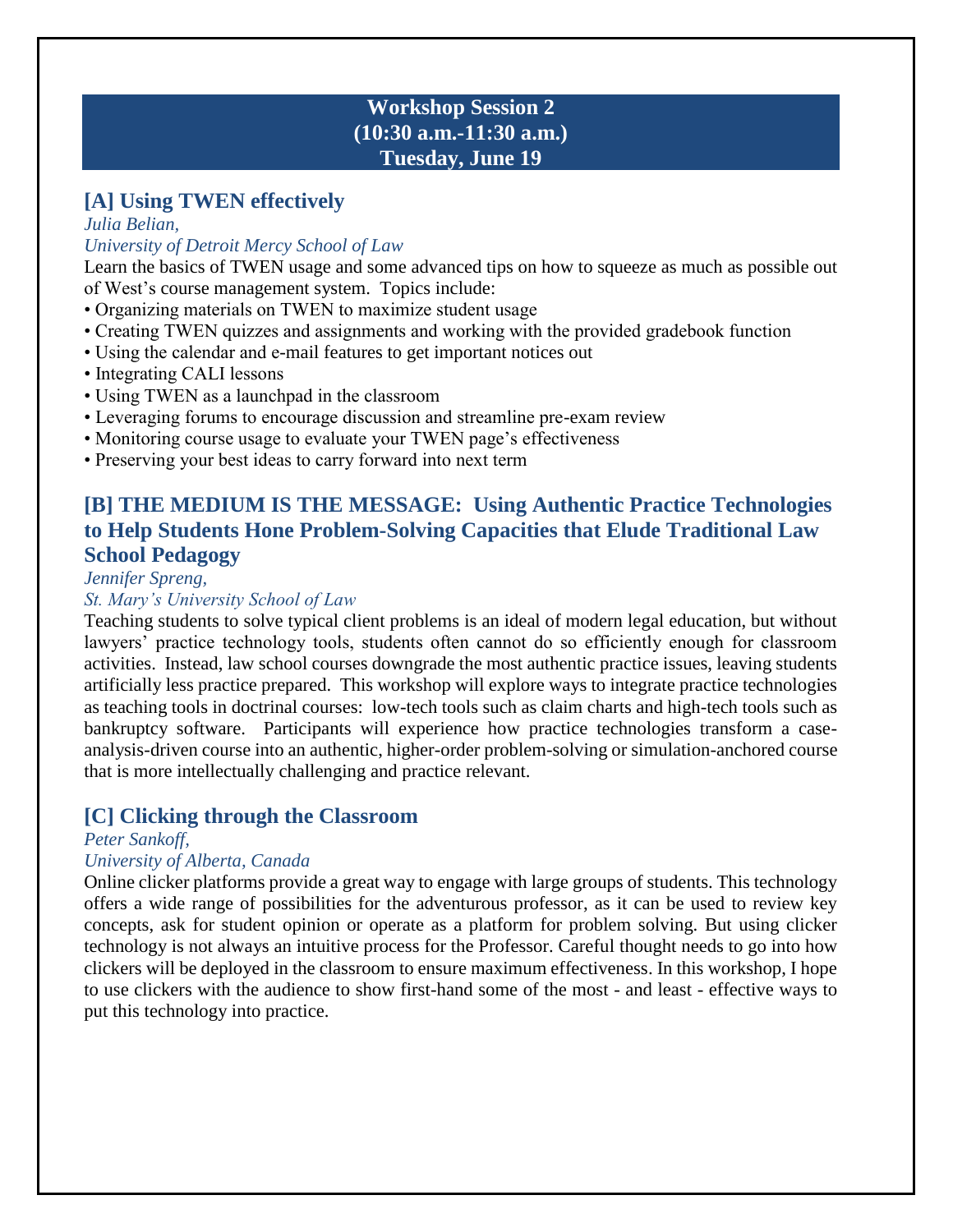# **Workshop Session 3 (12:30-1:30 p.m.) Tuesday, June 19**

# **[A] Of Mind Maps and Makerspaces – Technology Approach to Law Teaching** *Sharon Bradley,*

#### *University of Georgia School of Law*

Mind maps and makerspaces are two potential approaches to instruction that might inject a little fun and zing into the classroom. Mind maps are a more visual or graphical tool for teaching analysis, problem solving, and decision-making. Makerspaces embrace Langdell's model of the law library as the "laboratory" of the law school. A makerspace could allow students to experiment, create, and learn to evaluate the "benefits and risks associated with relevant technology," as reflected in the recent change to Rule 1.1 of the Model Rules of Professional Conduct.

# **[B] How to Use PowerPoint to Promote Active Learning**

#### *Stephen L. Sepinuck,*

#### *Gonzaga University School of Law*

badly: slides filled with text that the presenter reads to the audience. This presentation will begin by demonstrating ways to use PowerPoint more effectively, such as by diagraming cases or transactions or providing visual metaphors for legal rules. The presentation will then show how to use these and other types of slides to promote active learning in the classroom. This will include step-by-step instructions on how to use triggers to reveal items in the order students mention them and how to incorporate comments students make in class into a slide during a presentation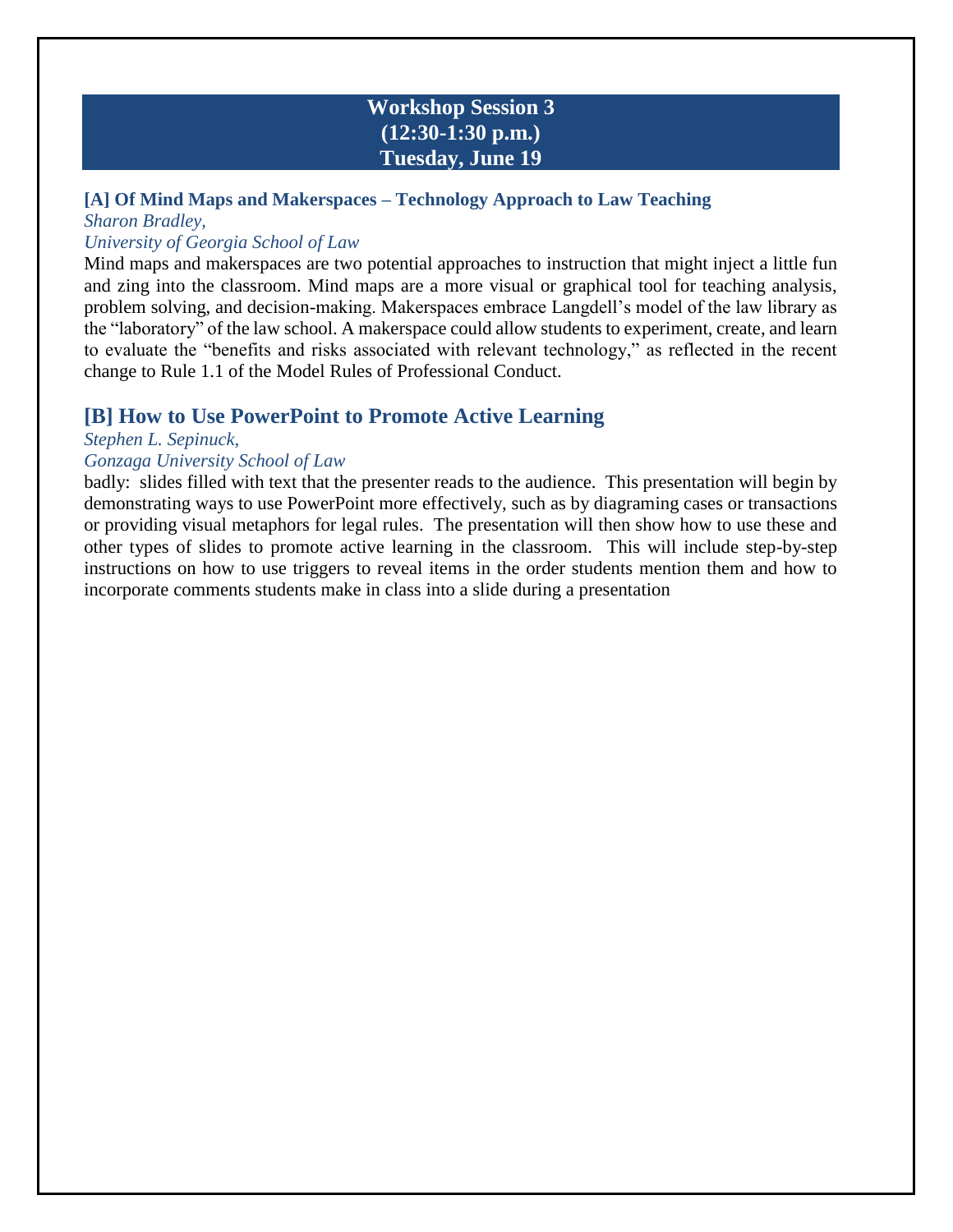# **Workshop Session 4 (2:00-3:00 p.m.) Tuesday, June 19**

# **[A] Real Property for the Real World: How to use technology for genuine student understanding**

# *Dr. Cathy Sherry,*

#### *UNSW Law, Australia*

This workshop will focus on how technology can make one of the hardest, most dreaded subjects in the curriculum, exciting, engaging and comprehensible to students. It will demonstrate the online tools teachers can use to communicate both the significance of property law and its practical operation to students. It will show how teachers can move away from traditional, case-based teaching, with exclusive focus on doctrine, and create activity-based courses that present a holistic, real-world picture of property practice. Skills learned will be transferrable to other traditionally doctrinally-heavy courses. The workshop will cover building Moodle sites, Smart Sparrow 'games', lightboard presentations, animations and visual tools like Instagram. Dr Sherry's own Moodle site won a Lexis Nexis Innovation Award in 2015.

# **[B] How I Flipped The Switch: A Case Study About Online Course Development, Student Learning Outcomes, and ABA Standard 306 in a Skills-Based Law Course**

### *Jennifer L. Laws,*

### *University of New Mexico School of Law*

This workshop will present an overview of the online course development process, including

- Key stages of moving an existing course from a face-to-face format to an all online format
- Human and technological resource requirements
- Impact on student course experience and learning outcomes
- Discussion of ABA Standard 306 and the proposed changes to the rule
- After participating in this proposed program, attendees will be able to:
- Describe the major steps required to transition an existing course from a face-to-face to an all online format
- Demonstrate an increased understanding of the types of institutional support required to successfully transition a face-to-face course to an all online format
- Articulate advantages and disadvantages of delivering skills-based law instruction in an online environment

• Identify at least one element of an existing course that might be enhanced with the techniques and tools of online instruction

# **[C] TECH SAVVY SOLUTIONS TO TIME CONSTRAINED LEGAL CLASSROOMS: How to Provide Valuable Legal Instruction to Your Law Students Using Easy –to-Navigate Technological Solutions!**

# *Patrick Gould,*

#### *The Appalachian School of Law*

Classroom time is often at a premium. This presentation will show attendees how to use simple technological solutions to expand their own classrooms. These technological solutions may be employed tangentially, or used as a vital component of the curriculum. This presentation will give concrete suggestions and directions for bringing time-extending technology to your classroom!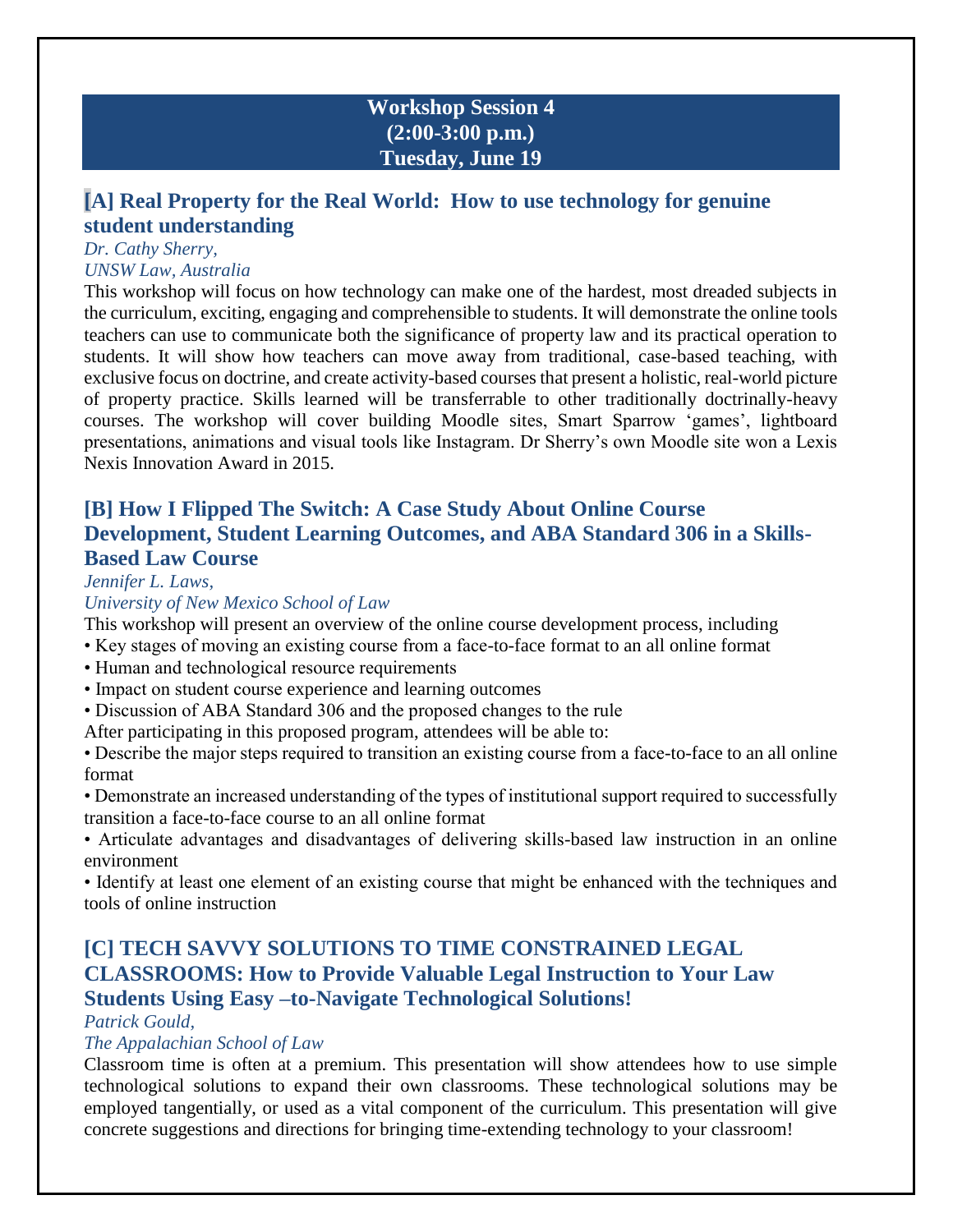# **Workshop Session 5 (3:30-4:30 p.m.) Tuesday, June 19**

#### **[A] Online legal education – lessons for the classroom**

*Dean Stephen Colbran, Dr. Amanda-Jane George, Associate, Professor Scott Beattie CQ University Australia*

CQULaw is an accredited 100% online Australian law school. In this presentation, you will learn how using digital flashcards can enhance your students' memory retention. Explore incorporating constructionist visual approaches in your legal assessments, where students create comics, animations, storyboards, infographics and film. See how Facebook can significantly improve law student engagement and learning. Appreciate the significant role digital badges can play in developing law student skills. Be part of an experiment where the conference presenters are 7500 miles away presenting live from your tomorrow.

# **[B] Blog Posts and Comments as a Course Component in a Hybrid ProfessionalResponsibility Course**

#### *Diane Klein,*

#### *University of La Verne College of Law*

Participants will visit, navigate, and contribute to my curated blog,

Klein's Professional Responsibility Onscreen (http://pronscreen.blogspot.com/), 200+ clips from movies and TV shows with lawyer characters, analyzed from the point of view of the Model Rules of PR. Learn about how I created the blog as an evolving course supplement, fully searchable by rule/subpart, jurisdiction, topic, etc. The course is Standard 306-compliant as a hybrid course, whose distance education components include creating and posting blog entries, and commenting on existing posts. Participants will access the blog live from the public-facing side and from the creator/curator's side.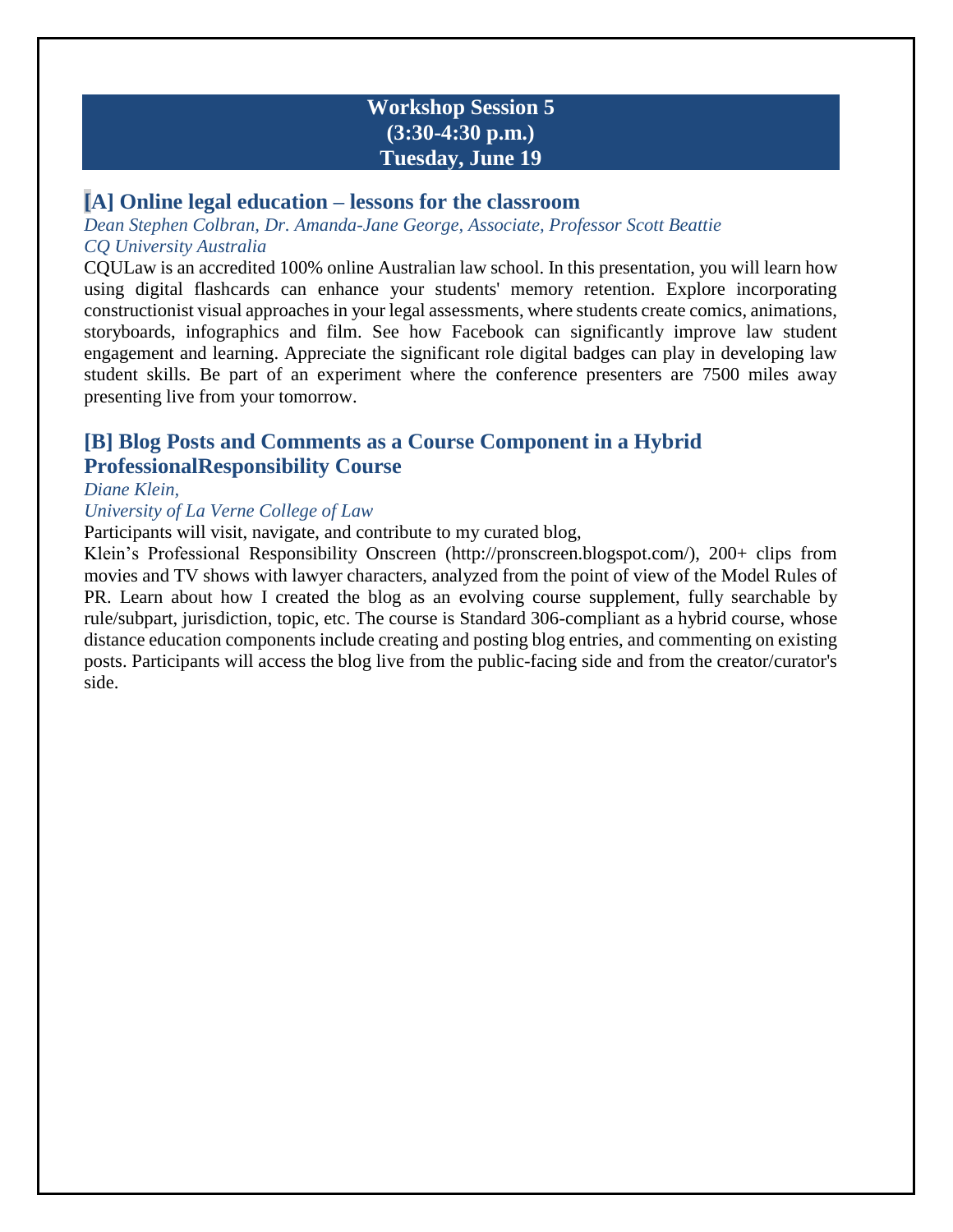# **Workshop Session 6 (9:30-10:30 a.m.) Wednesday, June 20**

# **[A] Webby Book Workshop: Interactive Content Within a Universal Design**

# *Dr. Tim Kaye and Anna Parsons,*

#### *Stetson University College of Law*

The workshop will feature a hands-on demonstration of a Webby Book: a legal textbook re-envisioned as an interactive and fully accessible website. Participants will have the opportunity to make and respond to comments within the Webby Book. These comments appear alongside the related text and trigger an email with a hyperlink to the comment. This allows everyone to follow the discussion. Additionally, participants will learn how to use the forum, take multiple-choice quizzes, make use of the hyperlinked footnotes, and navigate the infinitely-scalable flowcharts and tables that summarize different areas of the law.

# **[B] Just for the Record: Learning Lawyers' Negotiation Skills Through Video Recording**

*Andrew Nobel, Anglia Ruskin University, Cambridge*

This workshop will take the form of a simulated negotiation exercise. Participants will work as part of a team of 2/3 lawyers representing one of the parties to a wrongful termination/discrimination action. Participants will attempt to negotiate a settlement of the action based on supplied case study documents. The negotiation meeting will be recorded on video camera. The learning opportunity will be for the participants to watch their own performances on playback of the video recording, whilst simultaneously receiving feedback from the tutor and their peers.

# **[C] Maximum Engagement - Utilizing Technology To Engage Law Students in Doctrinal Courses**

#### *April G. Dawson, North Carolina Central University School of Law*

In this session, I will share practical ideas and best practices for using technology to facilitate maximum student in engagement. During this interactive session, I will discuss and demonstrate my use of polls, Google Forms, multi-media, ExamSoft, and other technology tools in my Constitutional Law course. The learning goals for this session: Explore and gain insight into the creative ways to use multiple technological tools in doctrinal classes | Discuss best practices for use of multiple technological tools in doctrinal classes | Discuss the pedagogical benefits of a tech-enhanced class.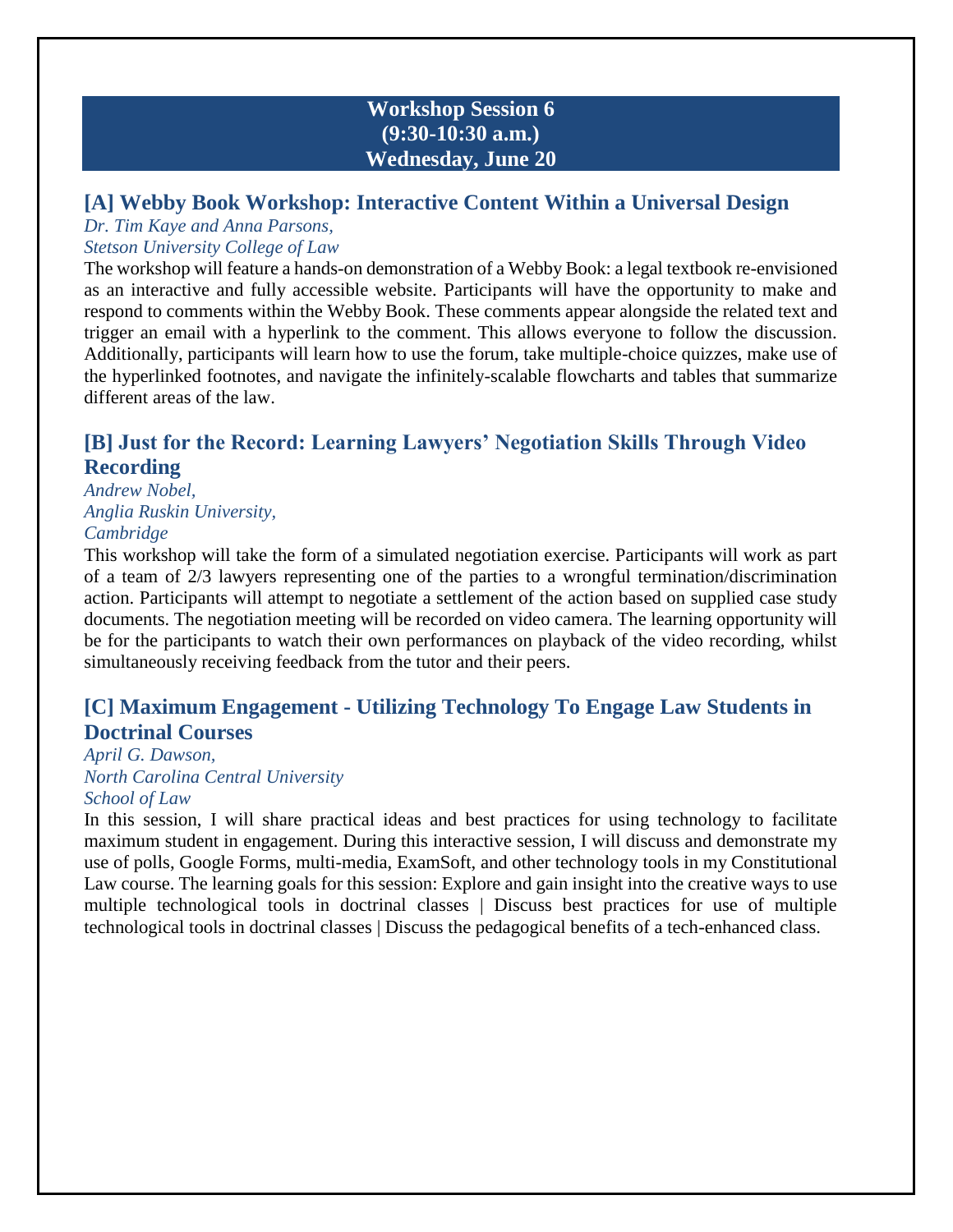# **Workshop Session 7 (11:00 a.m.-12:00 p.m.) Wednesday, June 20**

# **[A] A Pencil and a Pad**

#### *Julia Belian, University of Detroit Mercy School of Law*

The iPad Pro, when used with the Apple Pencil, creates unprecedented opportunities for law classroom teachers to replace smart podia, laptops, and smartboards with a relatively lightweight, relatively inexpensive, but very powerful technology. This one's a game-changer, folks. Participants will identify steps necessary to integrate these tools into all kinds of teaching while avoiding embarrassing tech-fails. Participants are NOT required to bring an iPad Pro and/or Apple Pencil but should bring whatever technology they have, as we will use what we learn about the iOS environment to identify similar strategies for other devices.

# **[B] Metadata**

#### *Gregory S Johnson and Sandra Simpson Pain Hamblen LLP and Gonzaga University School of Law*

This workshop discusses metadata, the hidden data that is ubiquitous to and travels with any data file that each of create, use, or receive. Among other things, we will discuss and reveal that which is metadata, and also discuss it from a privacy and use perspective – e.g. what can metadata reveal about a data file, about you, or about the person who provided a file to you. We will also converse about security and what steps should be taken to protect yourselves, your classrooms and schools from metadata.

# **[C] Using VoiceThread to Creatively Connect and Collaborate**

#### *Barbara Lentz,*

#### *Wake Forrest School of Law*

VoiceThread helps my students connect their in- and out-of-class learning, collaborate, develop presentation skills, and share solutions with community partners. VoiceThread is a cloud application that allows students to upload, share and discuss documents, video, and more. Uploads can be private or publicly posted from nearly any internet-connected device. I have used VoiceThread as a "draft" with peer and professor evaluation; oral argument preparation; guided reflection; and community partner communications. The presentation will share: a sample, student survey data, the design and commenting process, and suggestions for integrating VoiceThread.